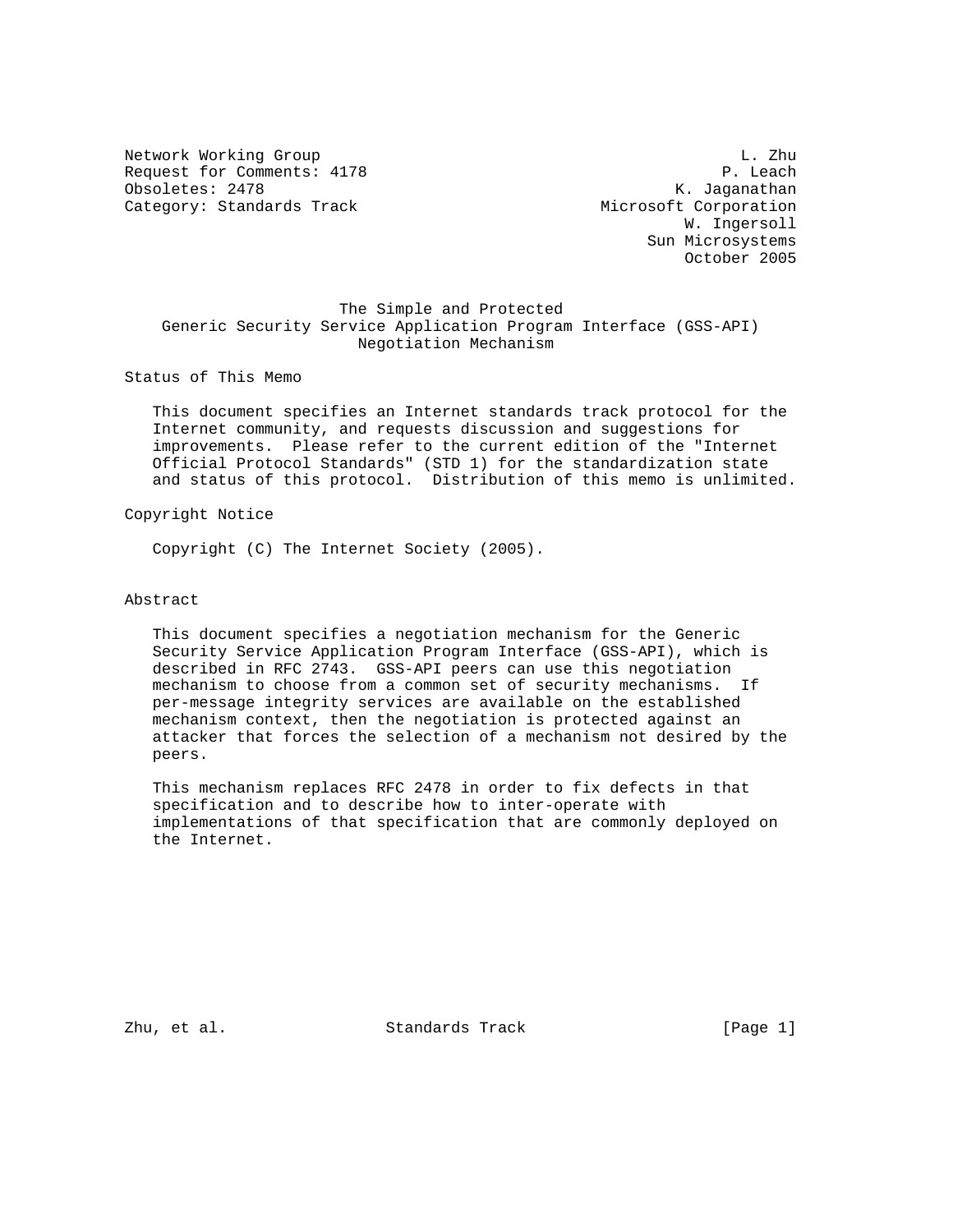# Table of Contents

| 2.                                             |  |  |
|------------------------------------------------|--|--|
| 3.                                             |  |  |
|                                                |  |  |
|                                                |  |  |
|                                                |  |  |
|                                                |  |  |
|                                                |  |  |
|                                                |  |  |
|                                                |  |  |
|                                                |  |  |
| 6.                                             |  |  |
|                                                |  |  |
| 8.                                             |  |  |
|                                                |  |  |
|                                                |  |  |
|                                                |  |  |
| SPNEGO ASN.1 Module 16<br>Appendix A.          |  |  |
| Appendix B. GSS-API Negotiation Support API 17 |  |  |
|                                                |  |  |
| B.2.                                           |  |  |
|                                                |  |  |
| Appendix D. mechListMIC Computation Example 20 |  |  |

#### 1. Introduction

 The GSS-API [RFC2743] provides a generic interface that can be layered atop different security mechanisms such that, if communicating peers acquire GSS-API credentials for the same security mechanism, then a security context may be established between them (subject to policy). However, GSS-API does not prescribe the method by which GSS-API peers can establish whether they have a common security mechanism.

 The Simple and Protected GSS-API Negotiation (SPNEGO) mechanism defined here is a pseudo security mechanism that enables GSS-API peers to determine in-band whether their credentials support a common set of one or more GSS-API security mechanisms; if so, it invokes the normal security context establishment for a selected common security mechanism. This is most useful for applications that depend on GSS- API implementations and share multiple mechanisms between the peers.

 The SPNEGO mechanism negotiation is based on the following model: the initiator proposes a list of security mechanism(s), in decreasing preference order (favorite choice first), the acceptor (also known as the target) either accepts the initiator's preferred security

Zhu, et al. Standards Track [Page 2]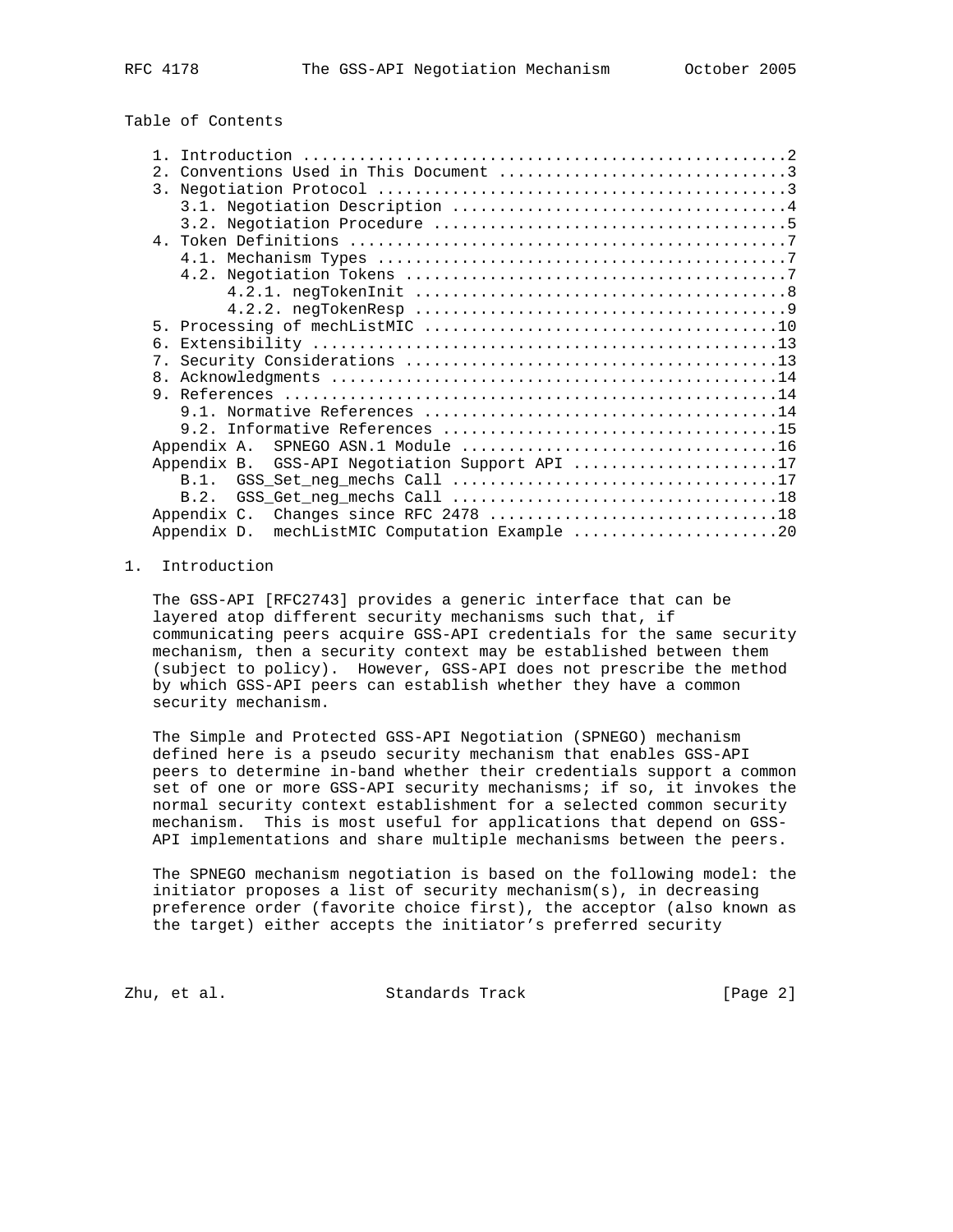mechanism (the first in the list) or chooses one of the available mechanisms from the offered list; if neither is acceptable, the acceptor rejects the proposed value(s). The target then informs the initiator of its choice.

 Once a common security mechanism is chosen, mechanism-specific options MAY be negotiated as part of the selected mechanism's context establishment. These negotiations (if any) are internal to the mechanism and opaque to the SPNEGO protocol. As such, they are outside the scope of this document.

 If per-message integrity services [RFC2743] are available on the established mechanism security context, then the negotiation is protected to ensure that the mechanism list has not been modified. In cases where an attacker could have materially influenced the negotiation, peers exchange message integrity code (MIC) tokens to confirm that the mechanism list has not been modified. If no action of an attacker could have materially modified the outcome of the negotiation, the exchange of MIC tokens is optional (see Section 5). Allowing MIC tokens to be optional in this case provides interoperability with existing implementations while still protecting the negotiation. This interoperability comes at the cost of increased complexity.

 SPNEGO relies on the concepts developed in the GSS-API specification [RFC2743]. The negotiation data is encapsulated in context-level tokens. Therefore, callers of the GSS-API do not need to be aware of the existence of the negotiation tokens, but only of the new pseudo security mechanism. A failure in the negotiation phase causes a major status code to be returned: GSS\_S\_BAD\_MECH.

2. Conventions Used in This Document

 The key words "MUST", "MUST NOT", "REQUIRED", "SHALL", "SHALL NOT", "SHOULD", "SHOULD NOT", "RECOMMENDED", "MAY", and "OPTIONAL" in this document are to be interpreted as described in [RFC2119].

3. Negotiation Protocol

 When the established mechanism context provides integrity protection, the mechanism negotiation can be protected. When acquiring negotiated security mechanism tokens, per-message integrity services are always requested by the SPNEGO mechanism.

 When the established mechanism context supports per-message integrity services, SPNEGO guarantees that the selected mechanism is mutually preferred.

Zhu, et al. Standards Track [Page 3]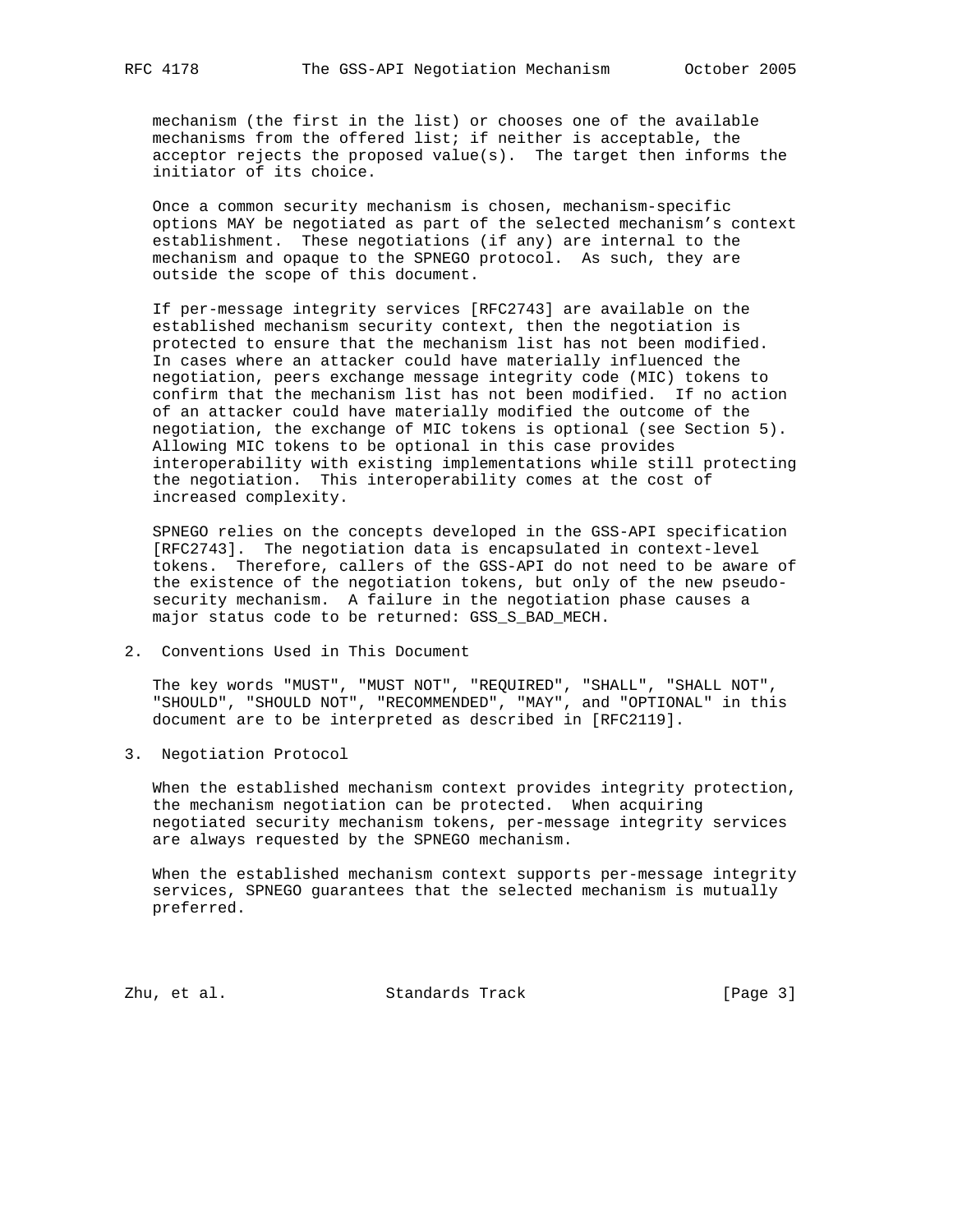This section describes the negotiation process of this protocol.

#### 3.1. Negotiation Description

 The first negotiation token sent by the initiator contains an ordered list of mechanisms in decreasing preference order (favorite mechanism first), and optionally the initial mechanism token for the preferred mechanism of the initiator (i.e., the first in the list). (Note that the list MUST NOT contain this SPNEGO mechanism itself or any mechanism for which the client does not have appropriate credentials.)

 The target then processes the token from the initiator. This will result in one of four possible states (as defined in Section 4.2.2) being returned in the reply message: accept-completed, accept incomplete, reject, or request-mic. A reject state will terminate the negotiation; an accept-completed state indicates that the initiator-selected mechanism was acceptable to the target, and that the security mechanism token embedded in the first negotiation message was sufficient to complete the authentication; an accept incomplete state indicates that further message exchange is needed but the MIC token exchange (as described in Section 5) is OPTIONAL; a request-mic state (this state can only be present in the first reply message from the target) indicates that the MIC token exchange is REQUIRED if per-message integrity services are available.

 Unless the preference order is specified by the application, the policy by which the target chooses a mechanism is an implementation specific, local matter. In the absence of an application-specified preference order or other policy, the target SHALL choose the first mechanism in the initiator proposed list for which it has valid credentials.

 In case of a successful negotiation, the security mechanism in the first reply message represents the value suitable for the target that was chosen from the list offered by the initiator.

 In case of an unsuccessful negotiation, the reject state is returned, and the generation of a context-level negotiation token is OPTIONAL.

 Once a mechanism has been selected, context establishment tokens specific to the selected mechanism are carried within the negotiation tokens.

 Lastly, MIC tokens may be exchanged to ensure the authenticity of the mechanism list received by the target.

Zhu, et al. Standards Track [Page 4]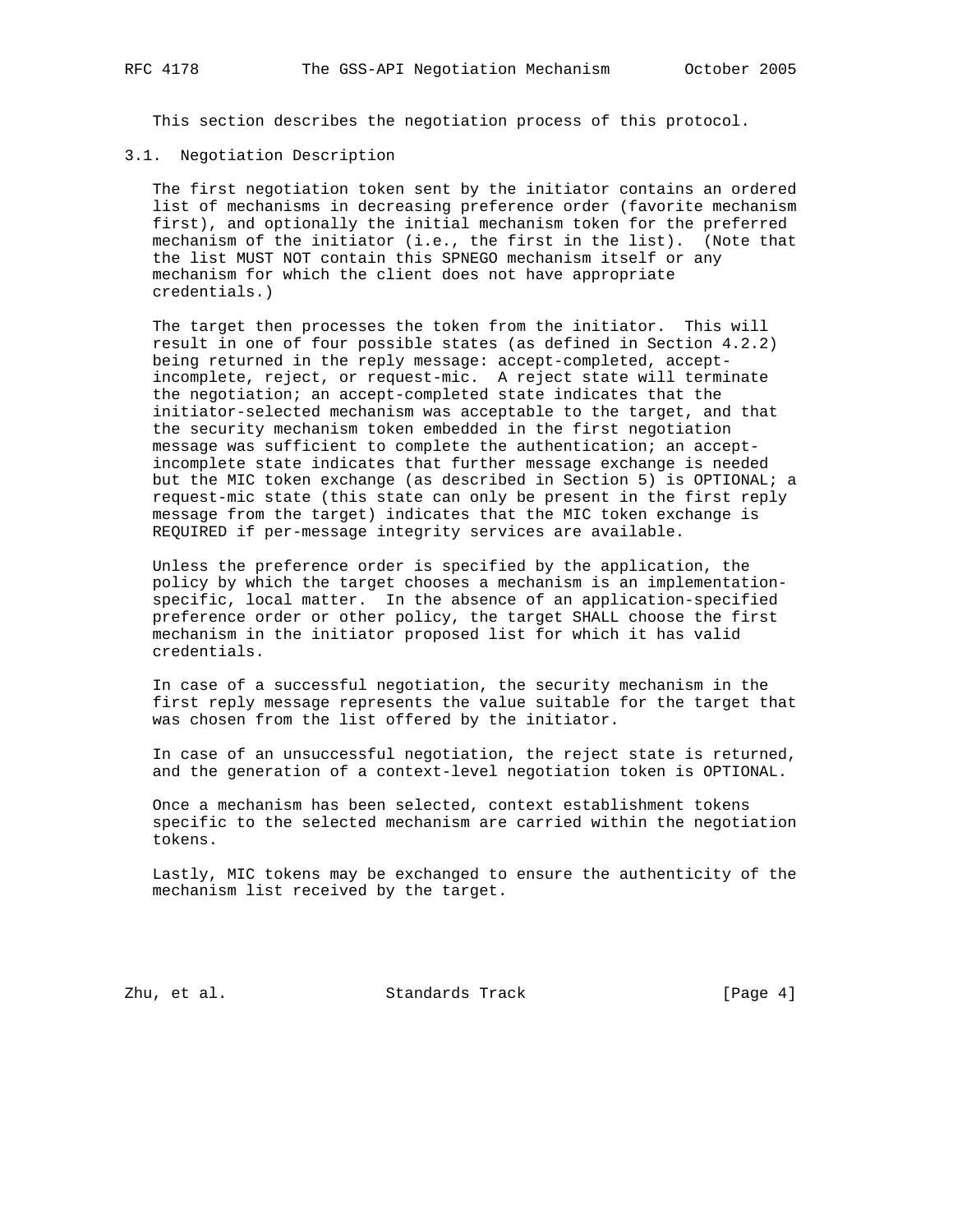To avoid conflicts with the use of MIC tokens by SPNEGO, partially established contexts MUST NOT be used for per-message calls. To guarantee this, the prot\_ready\_state [RFC2743] MUST be set to false on return from GSS\_Init\_sec\_context() and GSS\_Accept\_sec\_context(), even if the underlying mechanism returned true.

 Note that in order to avoid an extra round trip, the first context establishment token of the initiator's preferred mechanism SHOULD be embedded in the initial negotiation message (as defined in Section 4.2). (This mechanism token is referred to as the optimistic mechanism token in this document.) In addition, using the optimistic mechanism token allows the initiator to recover from non-fatal errors encountered when trying to produce the first mechanism token before a mechanism can be selected. In cases where the initiator's preferred mechanism is not likely to be selected by the acceptor because of the significant cost of its generation, implementations MAY omit the optimistic mechanism token.

3.2. Negotiation Procedure

 The basic form of the procedure assumes that per-message integrity services are available on the established mechanism context, and it is summarized as follows:

- a) The GSS-API initiator invokes GSS\_Init\_sec\_context() as normal, but requests that SPNEGO be used. SPNEGO can either be explicitly requested or accepted as the default mechanism.
- b) The initiator GSS-API implementation generates a negotiation token containing a list of one or more security mechanisms that are available based on the credentials used for this context establishment, and optionally on the initial mechanism token for the first mechanism in the list.
- c) The GSS-API initiator application sends the token to the target application. The GSS-API target application passes the token by invoking GSS\_Accept\_sec\_context(). The acceptor will do one of the following:
	- I) If none of the proposed mechanisms are acceptable, the negotiation SHALL be terminated. GSS\_Accept\_sec\_context indicates GSS\_S\_BAD\_MECH. The acceptor MAY output a negotiation token containing a reject state.
	- II) If either the initiator's preferred mechanism is not accepted by the target or this mechanism is accepted but is not the acceptor's most preferred mechanism (i.e., the MIC token exchange as described in Section 5 is required),

Zhu, et al. Standards Track [Page 5]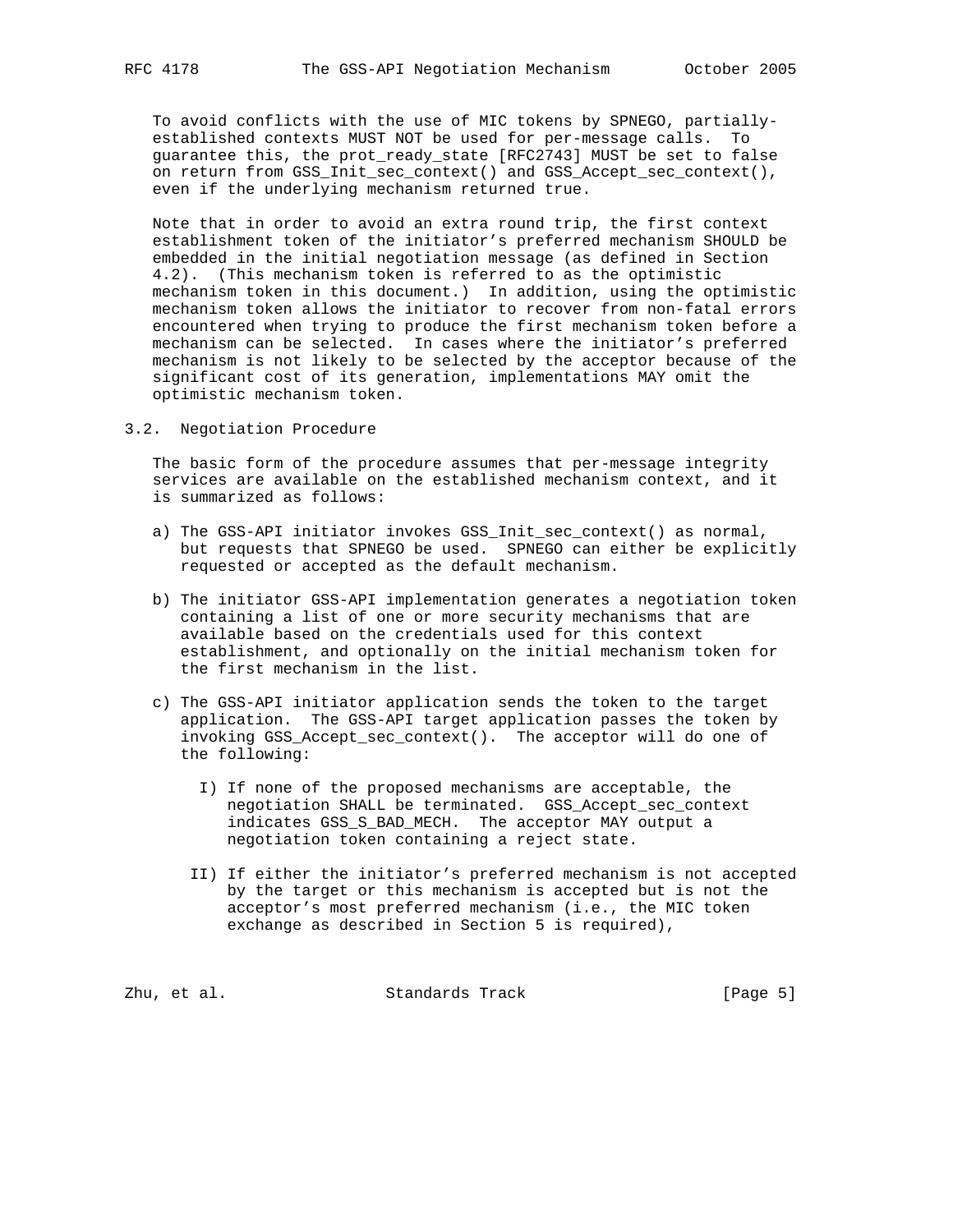GSS\_Accept\_sec\_context() indicates GSS\_S\_CONTINUE\_NEEDED. The acceptor MUST output a negotiation token containing a request-mic state.

- III) Otherwise, if at least one additional negotiation token from the initiator is needed to establish this context, GSS\_Accept\_sec\_context() indicates GSS\_S\_CONTINUE\_NEEDED and outputs a negotiation token containing an accept-incomplete state.
- IV) Otherwise, no additional negotiation token from the initiator is needed to establish this context, GSS\_Accept\_sec\_context() indicates GSS\_S\_COMPLETE and outputs a negotiation token containing an accept\_complete state.

 If the initiator's preferred mechanism is accepted, and an optimistic mechanism token was included, this mechanism token MUST be passed to the selected mechanism by invoking GSS\_Accept\_sec\_context(). If a response mechanism token is returned, it MUST be included in the response negotiation token. Otherwise, the target will not generate a response mechanism token in the first reply.

- d) The GSS-API target application returns the negotiation token to the initiator application. The GSS-API initiator application passes the token by invoking GSS\_Init\_sec\_context(). The security context initialization is then continued according to the standard GSS-API conventions for the selected mechanism, where the tokens of the selected mechanism are encapsulated in negotiation messages (see Section 4) until GSS\_S\_COMPLETE is returned for both the initiator and the target by the selected security mechanism.
- e) MIC tokens are then either skipped or exchanged according to Section 5.

 Note that the \*\_req\_flag input parameters for context establishment are relative to the selected mechanism, as are the \*\_state output parameters. That is, these parameters are not applicable to the negotiation process per se.

 On receipt of a negotiation token on the target side, a GSS-API implementation that does not support negotiation would indicate the GSS\_S\_BAD\_MECH status as though a particular basic security mechanism had been requested and was not supported.

 When a GSS-API credential is acquired for the SPNEGO mechanism, the implementation SHOULD produce a credential element for the SPNEGO mechanism that internally contains GSS-API credential elements for

Zhu, et al. Standards Track [Page 6]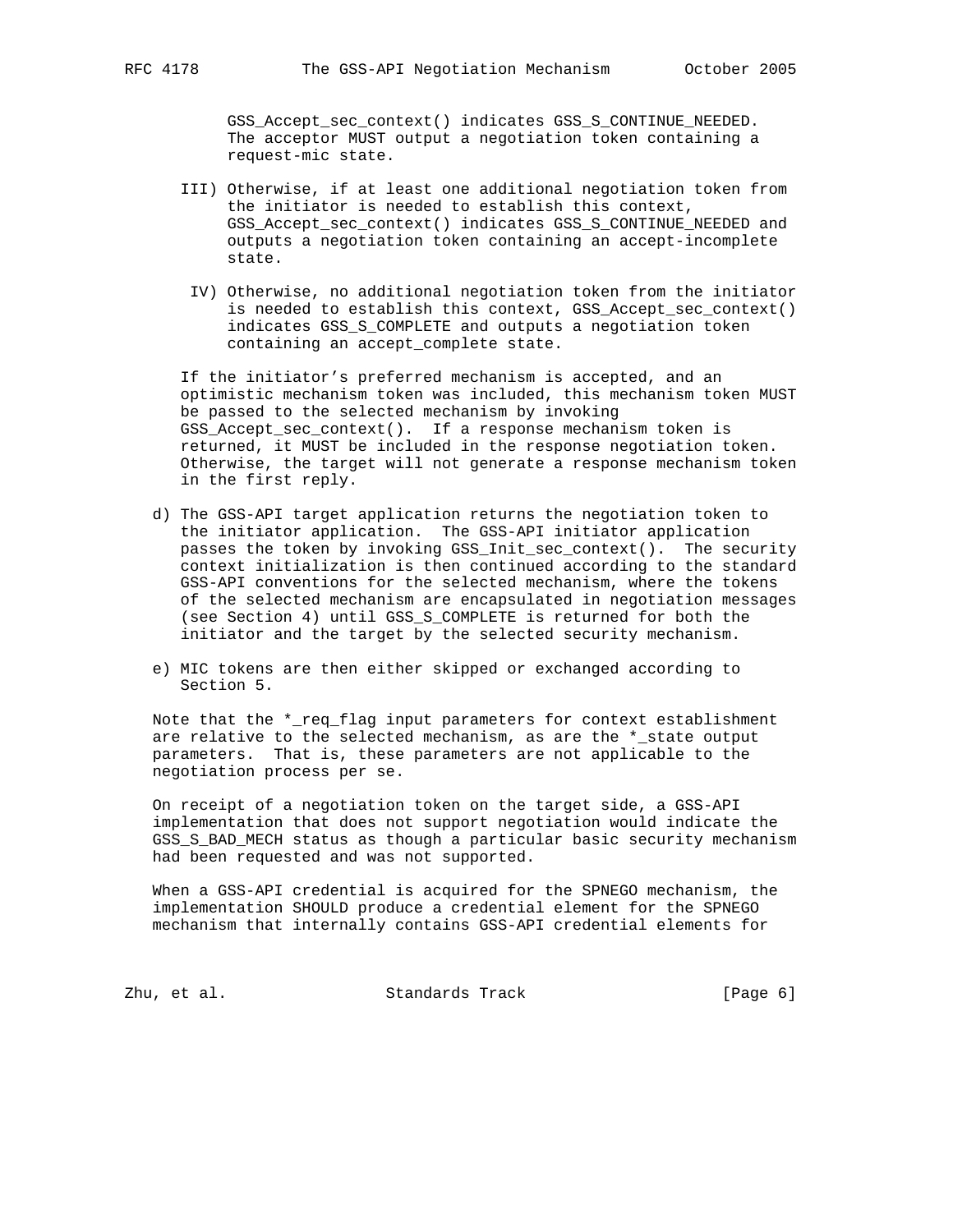all mechanisms for which the principal has credentials available, except for any mechanisms that are not to be negotiated, per implementation-, site-, or application-specific policy. See Appendix B for interfaces for expressing application policy.

4. Token Definitions

 The type definitions in this section assume an ASN.1 module definition of the following form:

 SPNEGOASNOneSpec { iso(1) identified-organization(3) dod(6) internet(1) security(5) mechanism(5) snego (2) modules(4) spec2(2) } DEFINITIONS EXPLICIT TAGS ::= BEGIN

-- rest of definitions here

END

 This specifies that the tagging context for the module will be explicit and non-automatic.

 The encoding of the SPNEGO protocol messages shall obey the Distinguished Encoding Rules (DER) of ASN.1, as described in [X690].

4.1. Mechanism Types

 In this negotiation model, each OID represents one GSS-API mechanism or one variant (see Section 6) of it, according to [RFC2743].

 MechType ::= OBJECT IDENTIFIER -- OID represents each security mechanism as suggested by -- [RFC2743]

MechTypeList ::= SEQUENCE OF MechType

4.2. Negotiation Tokens

 The syntax of the initial negotiation tokens follows the initialContextToken syntax defined in Section 3.1 of [RFC2743]. The SPNEGO pseudo mechanism is identified by the Object Identifier iso.org.dod.internet.security.mechanism.snego (1.3.6.1.5.5.2). Subsequent tokens MUST NOT be encapsulated in this GSS-API generic token framing.

 This section specifies the syntax of the inner token for the initial message and the syntax of subsequent context establishment tokens.

Zhu, et al. Standards Track [Page 7]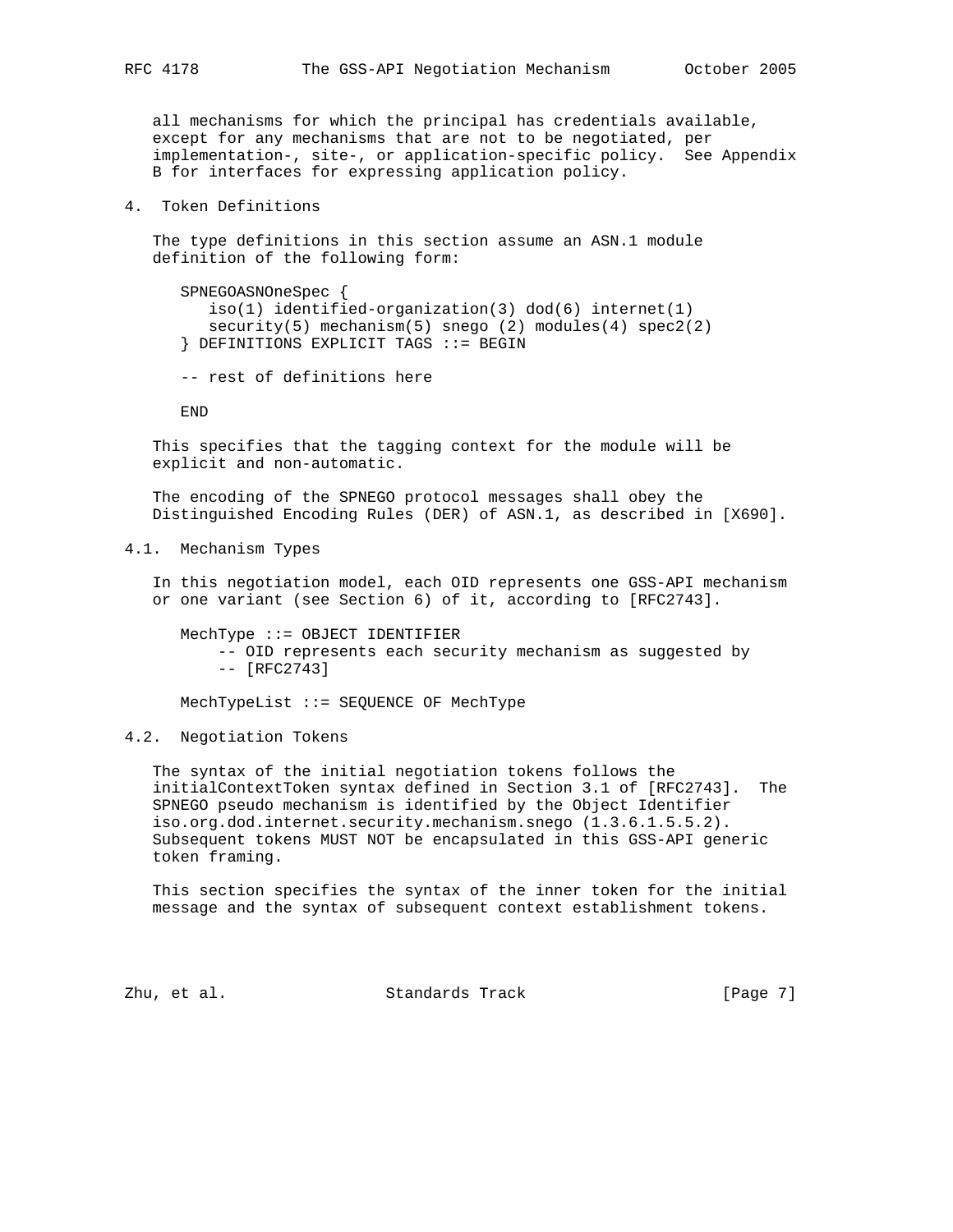```
 NegotiationToken ::= CHOICE {
 negTokenInit [0] NegTokenInit,
 negTokenResp [1] NegTokenResp
     }
```
4.2.1. negTokenInit

```
 NegTokenInit ::= SEQUENCE {
         mechTypes [0] MechTypeList,
          reqFlags [1] ContextFlags OPTIONAL,
            -- inherited from RFC 2478 for backward compatibility,
            -- RECOMMENDED to be left out
 mechToken [2] OCTET STRING OPTIONAL,
 mechListMIC [3] OCTET STRING OPTIONAL,
          ...
      }
      ContextFlags ::= BIT STRING {
          delegFlag (0),
mutualFlag (1),
 replayFlag (2),
sequenceFlag (3),
         \begin{array}{c} \texttt{a} & \texttt{a} \\ \texttt{a} & \texttt{a} \\ \texttt{a} & \texttt{a} \end{array} (4),
          confFlag (5),
          integFlag (6)
      } (SIZE (32))
```
 This is the syntax for the inner token of the initial negotiation message.

mechTypes

 This field contains one or more security mechanisms available for the initiator, in decreasing preference order (favorite choice first).

## reqFlags

 This field, if present, contains the service options that are requested to establish the context (the req\_flags parameter of GSS\_Init\_sec\_context()). This field is inherited from RFC 2478 and is not integrity protected. For implementations of this specification, the initiator SHOULD omit this reqFlags field and the acceptor MUST ignore this reqFlags field.

 The size constraint on the ContextFlags ASN.1 type only applies to the abstract type. The ASN.1 DER requires that all trailing zero bits be truncated from the encoding of a bit string type whose abstract definition includes named bits. Implementations should

Zhu, et al. Standards Track [Page 8]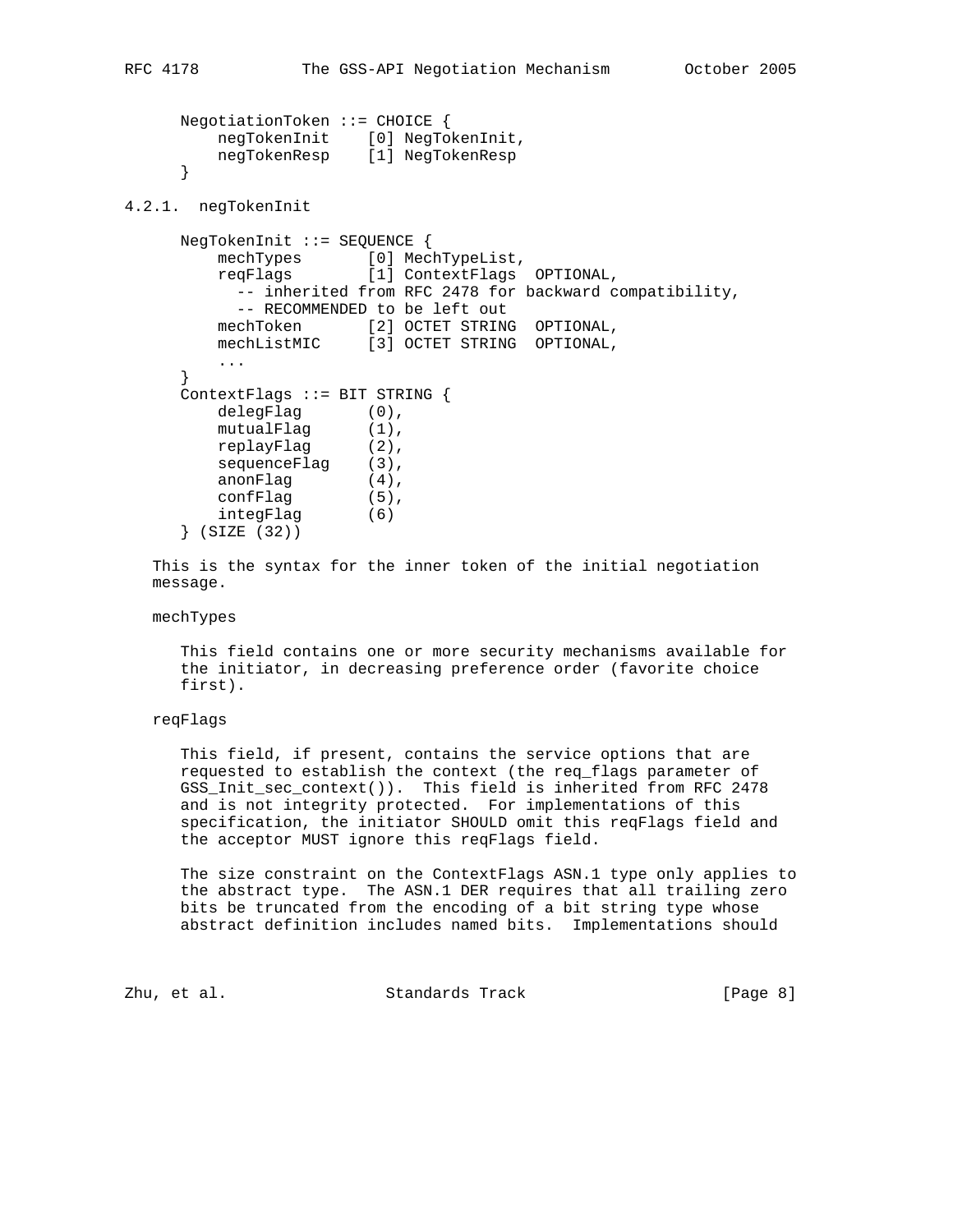not expect to receive exactly 32 bits in an encoding of ContextFlags.

mechToken

This field, if present, contains the optimistic mechanism token.

mechlistMIC

 This field, if present, contains an MIC token for the mechanism list in the initial negotiation message. This MIC token is computed according to Section 5.

#### 4.2.2. negTokenResp

```
 NegTokenResp ::= SEQUENCE {
        negState [0] ENUMERATED {
           accept-completed (0),
           accept-incomplete (1),
reject (2),
 request-mic (3)
\} \qquad \qquad \text{OPTIONAL} ,
         -- REQUIRED in the first reply from the target
       supportedMech [1] MechType OPTIONAL,
        -- present only in the first reply from the target
 responseToken [2] OCTET STRING OPTIONAL,
 mechListMIC [3] OCTET STRING OPTIONAL,
        ...
     }
```
This is the syntax for all subsequent negotiation messages.

#### negState

 This field, if present, contains the state of the negotiation. This can be:

accept-completed

 No further negotiation message from the peer is expected, and the security context is established for the sender.

accept-incomplete

 At least one additional negotiation message from the peer is needed to establish the security context.

Zhu, et al. Standards Track [Page 9]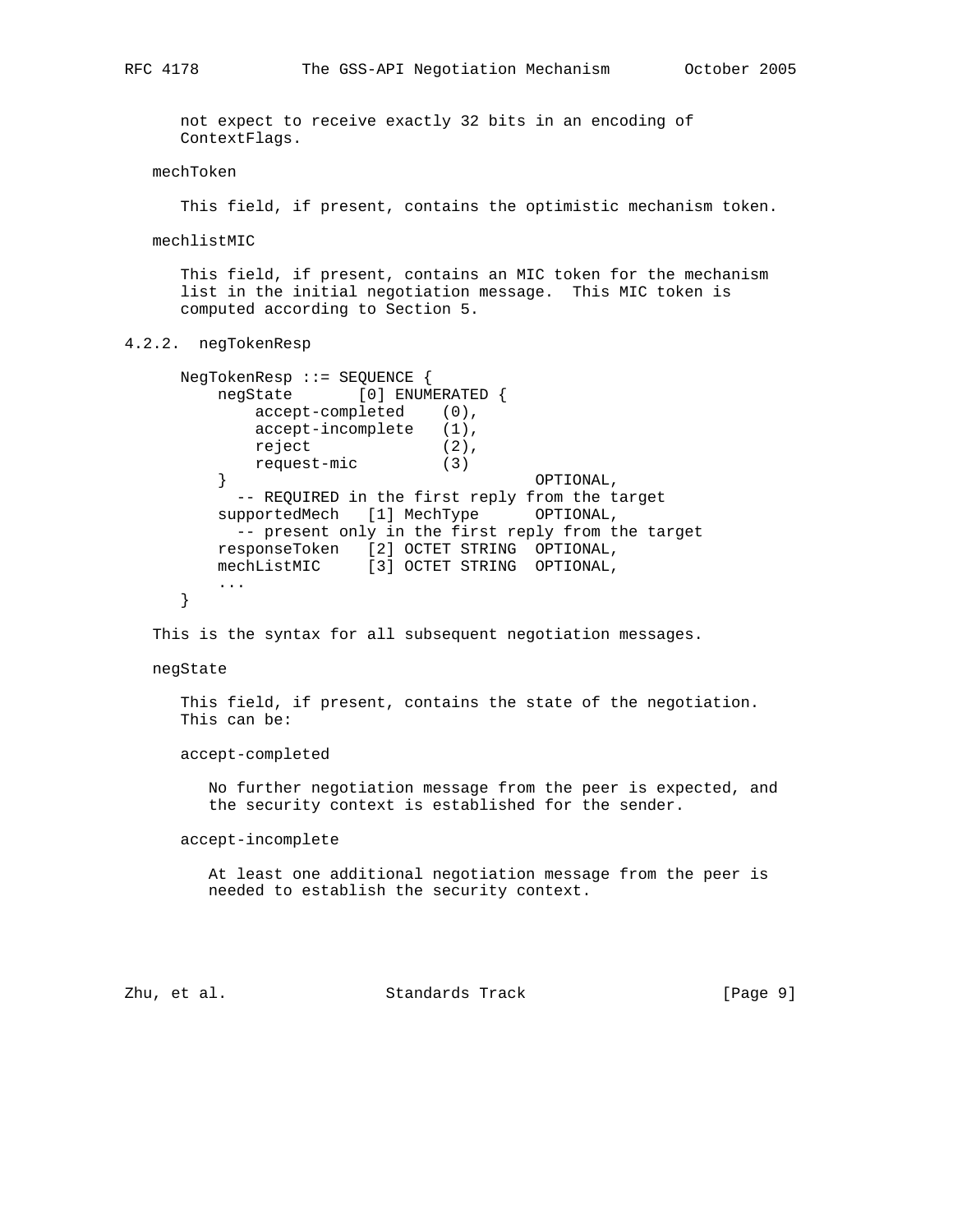reject

The sender terminates the negotiation.

request-mic

 The sender indicates that the exchange of MIC tokens, as described in Section 5, will be REQUIRED if per-message integrity services are available on the mechanism context to be established. This value SHALL only be present in the first reply from the target.

 This field is REQUIRED in the first reply from the target, and is OPTIONAL thereafter. When negState is absent, the actual state should be inferred from the state of the negotiated mechanism context.

supportedMech

 This field SHALL only be present in the first reply from the target. It MUST be one of the mechanism(s) offered by the initiator.

ResponseToken

 This field, if present, contains tokens specific to the mechanism selected.

mechlistMIC

 This field, if present, contains an MIC token for the mechanism list in the initial negotiation message. This MIC token is computed according to Section 5.

5. Processing of mechListMIC

 If the mechanism selected by the negotiation does not support integrity protection, then no mechlistMIC token is used.

 Otherwise, if the accepted mechanism is the most preferred mechanism of both the initiator and the acceptor, then the MIC token exchange, as described later in this section, is OPTIONAL. A mechanism is the acceptor's most preferred mechanism if there is no other mechanism that the acceptor would have preferred over the accepted mechanism had it been present in the mechanism list.

 In all other cases, MIC tokens MUST be exchanged after the mechanism context is fully established.

Zhu, et al. Standards Track [Page 10]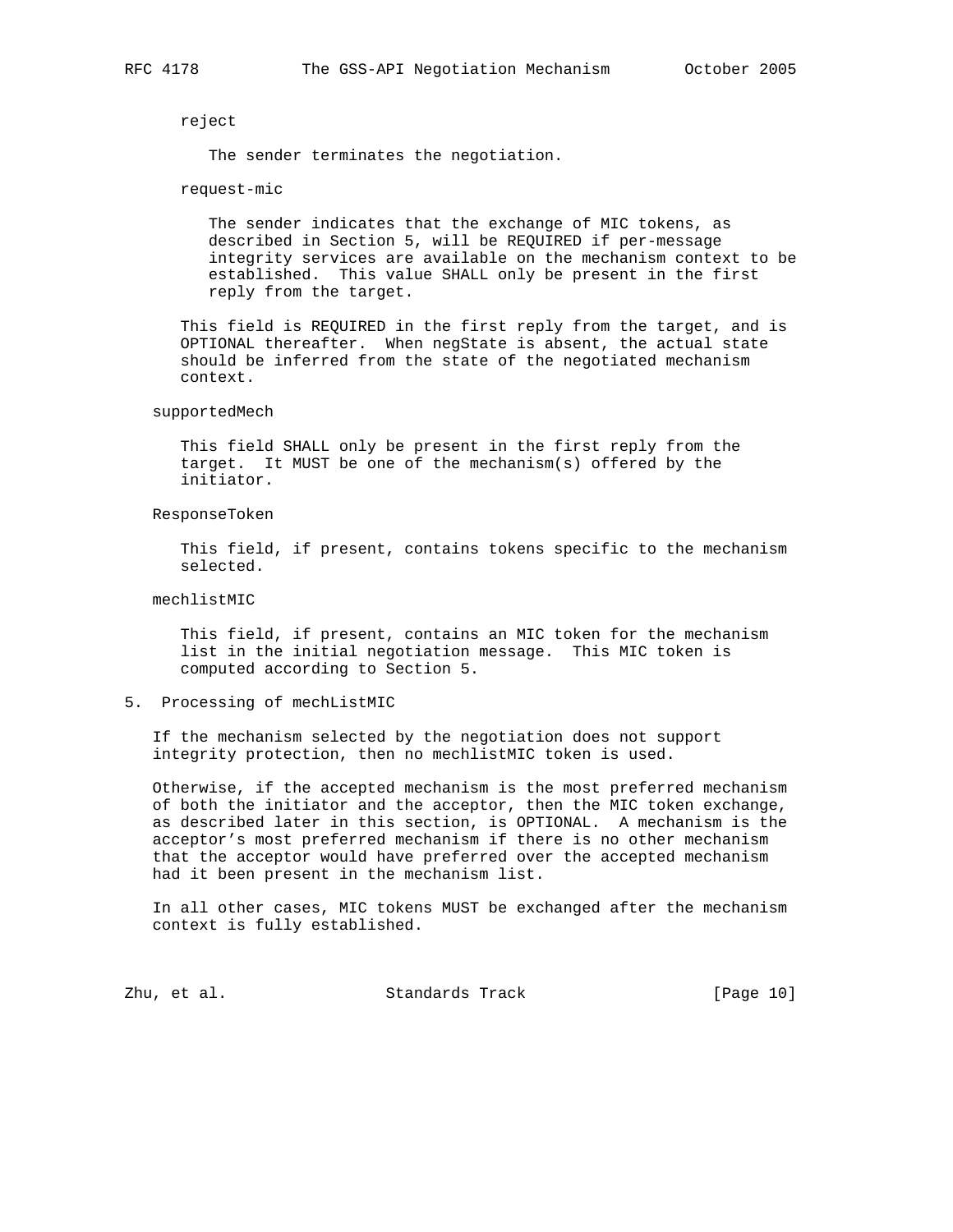- a) The mechlistMIC token (or simply the MIC token) is computed over the mechanism list in the initial negotiation message by invoking GSS\_GetMIC() as follows: the input context\_handle is the established mechanism context, the input qop\_req is 0, and the input message is the DER encoding of the value of type MechTypeList, which is contained in the "mechTypes" field of the NegTokenInit. The input message is NOT the DER encoding of the type "[0] MechTypeList".
- b) If the selected mechanism exchanges an even number of mechanism tokens (i.e., the acceptor sends the last mechanism token), the acceptor does the following when generating the negotiation message containing the last mechanism token: if the MIC token exchange is optional, GSS\_Accept\_sec\_context() either indicates GSS\_S\_COMPLETE and does not include a mechlistMIC token, or indicates GSS\_S\_CONTINUE\_NEEDED and includes a mechlistMIC token and an accept-incomplete state; if the MIC token exchange is required, GSS\_Accept\_sec\_context() indicates GSS\_S\_CONTINUE\_NEEDED and includes a mechlistMIC token. Acceptors that wish to be compatible with legacy Windows SPNEGO implementations, as described in Appendix C, should not generate a mechlistMIC token when the MIC token exchange is not required. The initiator then processes the last mechanism token, and does one of the following:
	- I) If a mechlistMIC token was included and is correctly verified, GSS\_Init\_sec\_context() indicates GSS\_S\_COMPLETE. The output negotiation message contains a mechlistMIC token and an accept\_complete state. The acceptor MUST then verify this mechlistMIC token.
	- II) If a mechlistMIC token was included but is incorrect, the negotiation SHALL be terminated. GSS\_Init\_sec\_context() indicates GSS\_S\_DEFECTIVE\_TOKEN.
	- III) If no mechlistMIC token was included and the MIC token exchange is not required, GSS\_Init\_sec\_context() indicates GSS\_S\_COMPLETE with no output token.
	- IV) If no mechlistMIC token was included but the MIC token exchange is required, the negotiation SHALL be terminated. GSS\_Accept\_sec\_context() indicates GSS\_S\_DEFECTIVE\_TOKEN.
- c) In the case that the chosen mechanism exchanges an odd number of mechanism tokens (i.e., the initiator sends the last mechanism token), the initiator does the following when generating the negotiation message containing the last mechanism token: if the negState was request-mic in the first reply from the target, a mechlistMIC token MUST be included; otherwise, the mechlistMIC

Zhu, et al. Standards Track [Page 11]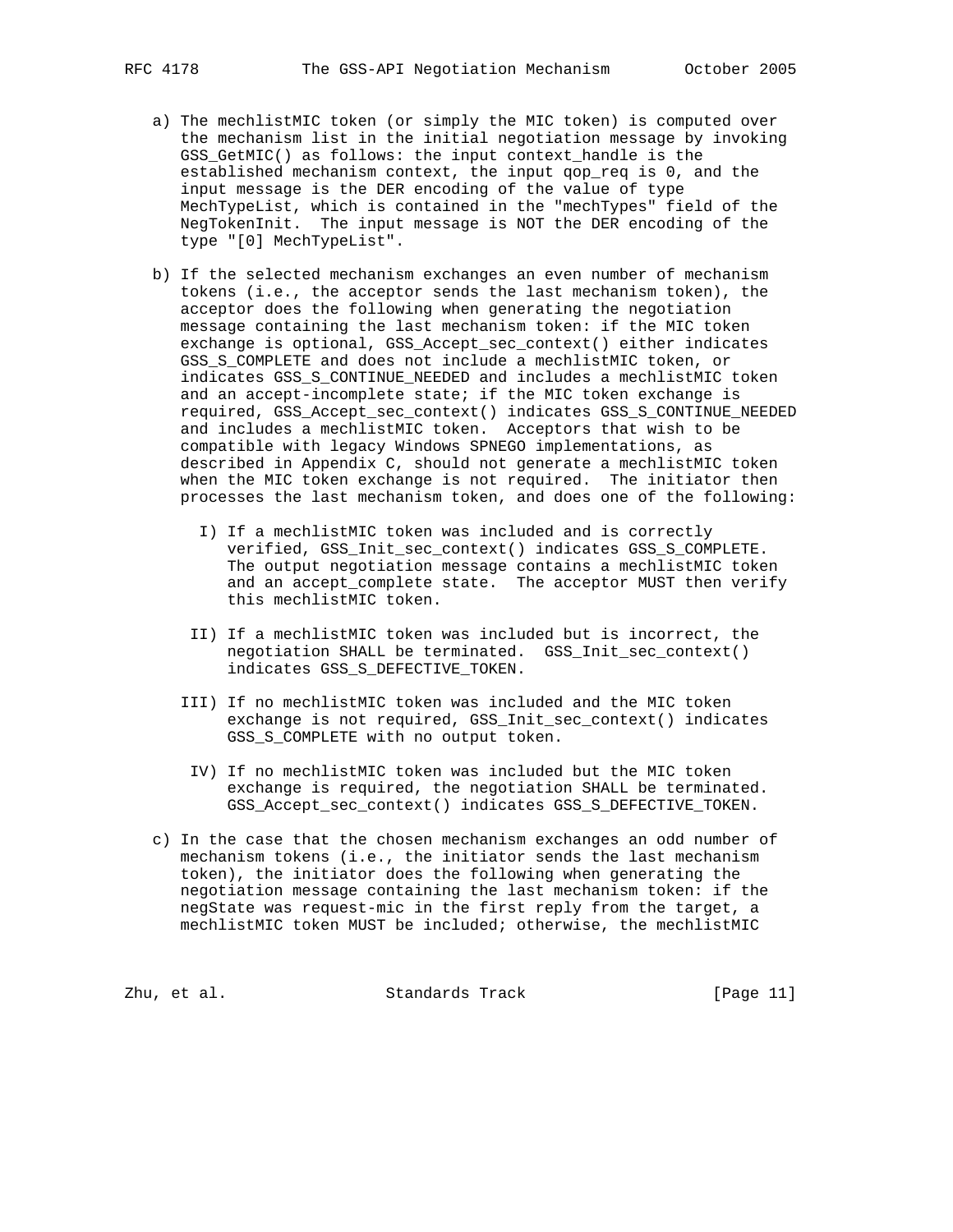token is OPTIONAL. (Note that the MIC token exchange is required if a mechanism other than the initiator's first choice is chosen.) In the case that the optimistic mechanism token is the only mechanism token for the initiator's preferred mechanism, the mechlistMIC token is OPTIONAL. Whether the mechlistMIC token is included, GSS\_Init\_sec\_context() indicates GSS\_S\_CONTINUE\_NEEDED. Initiators that wish to be compatible with legacy Windows SPNEGO implementations, as described in Appendix C, should not generate a mechlistMIC token when the MIC token exchange is not required. The acceptor then processes the last mechanism token and does one of the following:

- I) If a mechlistMIC token was included and is correctly verified, GSS\_Accept\_sec\_context() indicates GSS\_S\_COMPLETE. The output negotiation message contains a mechlistMIC token and an accept\_complete state. The initiator MUST then verify this mechlistMIC token.
- II) If a mechlistMIC token was included but is incorrect, the negotiation SHALL be terminated. GSS\_Accept\_sec\_context() indicates GSS\_S\_DEFECTIVE\_TOKEN.
- III) If no mechlistMIC token was included and the mechlistMIC token exchange is not required, GSS\_Accept\_sec\_context() indicates GSS\_S\_COMPLETE. The output negotiation message contains an accept\_complete state.
- IV) In the case that the optimistic mechanism token is also the last mechanism token (when the initiator's preferred mechanism is accepted by the target) and the target sends a request-mic state but the initiator did not send a mechlistMIC token, the target then MUST include a mechlistMIC token in that first reply. GSS\_Accept\_sec\_context() indicates GSS\_S\_CONTINUE\_NEEDED. The initiator MUST verify the received mechlistMIC token and generate a mechlistMIC token to send back to the target. The target SHALL, in turn, verify the returned mechlistMIC token and complete the negotiation.
- V) If no mechlistMIC token was included and the acceptor sent a request-mic state in the first reply message (the exchange of MIC tokens is required), the negotiation SHALL be terminated. GSS\_Accept\_sec\_context() indicates GSS\_S\_DEFECTIVE\_TOKEN.

Zhu, et al. Standards Track [Page 12]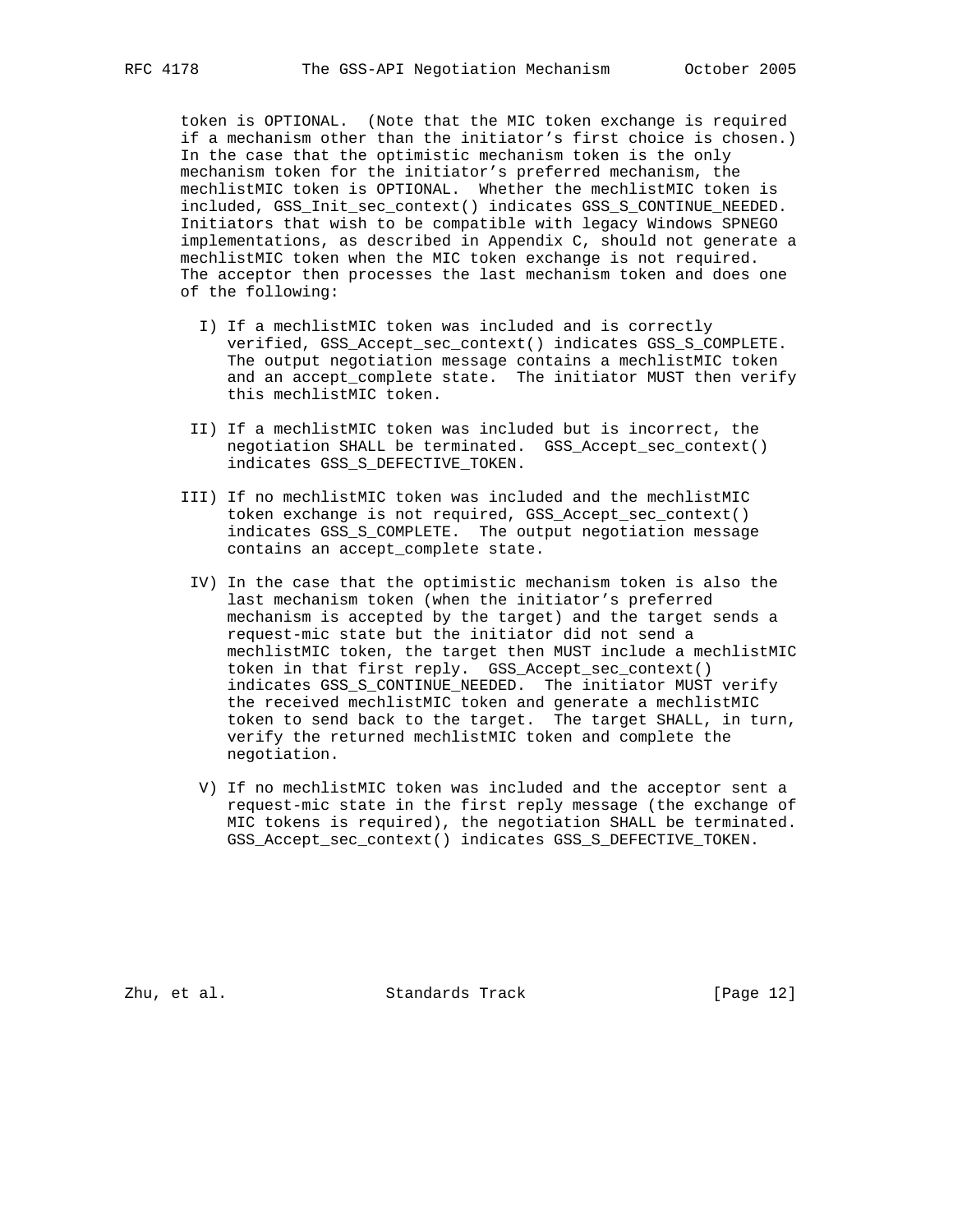## 6. Extensibility

 Two mechanisms are provided for extensibility. First, the ASN.1 structures in this specification MAY be expanded by IETF standards action. Implementations receiving unknown fields MUST ignore these fields.

 Secondly, OIDs corresponding to a desired mechanism attribute (i.e., mechanism variants) may be included in the set of preferred mechanisms by an initiator. The acceptor can choose to honor this request by preferring mechanisms that have the included attributes. Future work within the Kitten working group is expected to standardize common attributes that SPNEGO mechanisms may wish to support. At this time, it is sufficient to say that initiators MAY include OIDs that do not correspond to mechanisms. Such OIDs MAY influence the acceptor's choice of mechanism. As discussed in Section 5, if there are mechanisms that, if present in the initiator's list of mechanisms, might be preferred by the acceptor instead of the initiator's preferred mechanism, the acceptor MUST demand the MIC token exchange. As the consequence, acceptors MUST demand the MIC token exchange if they support negotiation of attributes not available in the initiator's preferred mechanism, regardless of whether the initiator actually requested these attributes.

7. Security Considerations

 In order to produce the MIC token for the mechanism list, the mechanism must provide integrity protection. When the selected mechanism does not support integrity protection, the negotiation is vulnerable: an active attacker can force it to use a security mechanism that is not mutually preferred but is acceptable to the target.

 This protocol provides the following guarantees when per-message integrity services are available on the established mechanism context, and the mechanism list was altered by an adversary such that a mechanism that is not mutually preferred could be selected:

- a) If the last mechanism token is sent by the initiator, both peers shall fail;
- b) If the last mechanism token is sent by the acceptor, the acceptor shall not complete and the initiator, at worst, shall complete with its preferred mechanism being selected.

 The negotiation may not be terminated if an alteration was made but had no material impact.

Zhu, et al. Standards Track [Page 13]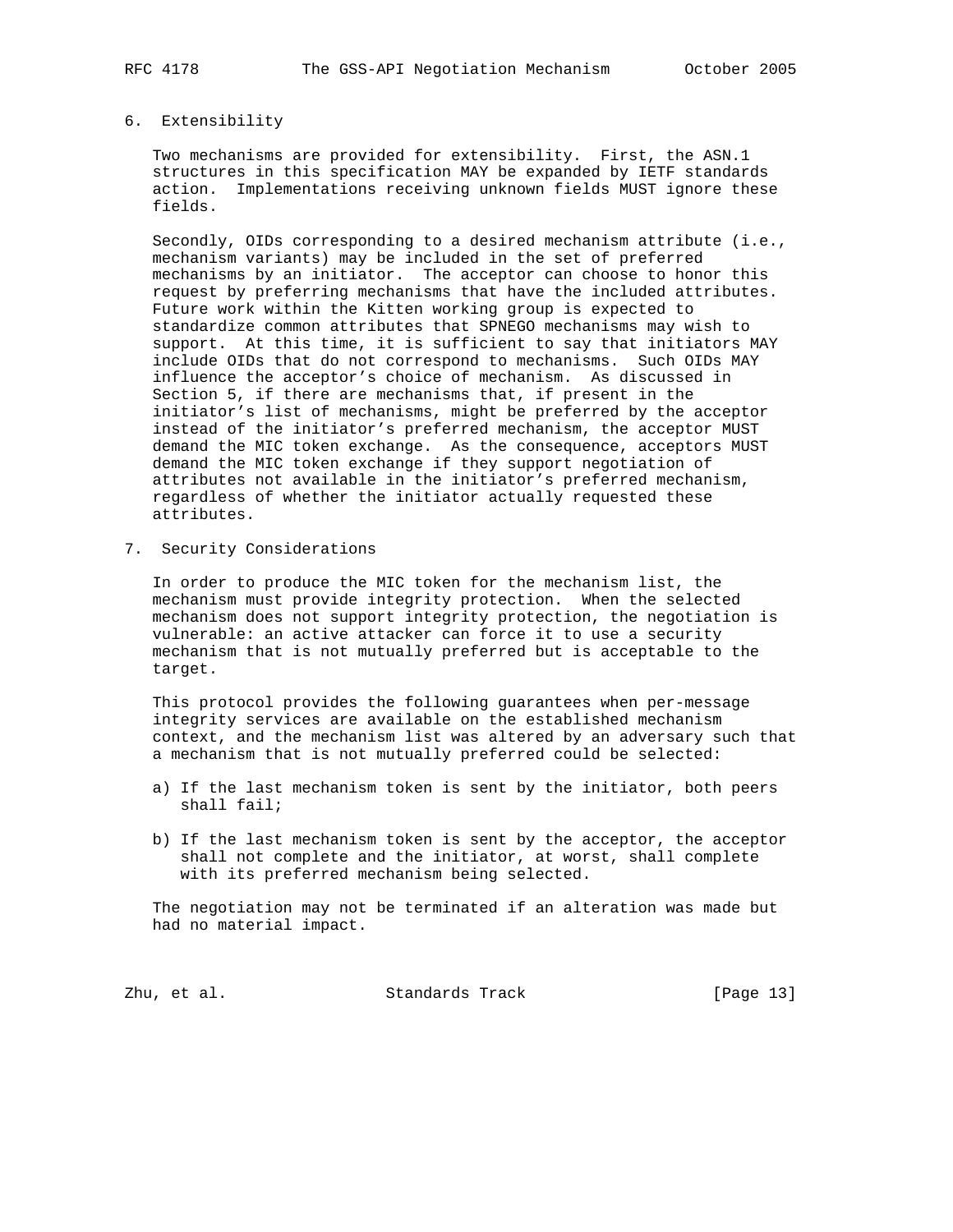The protection of the negotiation depends on the strength of the integrity protection. In particular, the strength of SPNEGO is no stronger than the integrity protection of the weakest mechanism acceptable to GSS-API peers.

 Note that where there exist multiple mechanisms with similar context tokens, but different semantics, such that some or all of the mechanisms' context tokens can be easily altered so that one mechanism's context tokens may pass for another of the similar mechanism's context tokens, then there may exist a downgrade or similar attacks. For example, if a given family of mechanisms uses the same context token syntax for two or more variants and depends on the OID in the initial token's pseudo-ASN.1/DER wrapper, but does not provide integrity protection for that OID, then there may exist an attack against those mechanisms. SPNEGO does not generally defeat such attacks.

 In all cases, the communicating peers are exposed to the denial of service threat.

8. Acknowledgments

 The authors wish to thank Sam Hartman, Nicolas Williams, Ken Raeburn, Martin Rex, Jeff Altman, Tom Yu, Cristian Ilac, Simon Spero, and Bill Sommerfeld for their comments and suggestions during the development of this document.

 Luke Howard provided a prototype of this protocol in Heimdal and resolved several issues in the initial version of this document.

 Eric Baize and Denis Pinkas wrote the original SPNEGO specification [RFC2478] of which some of the text has been retained in this document.

- 9. References
- 9.1. Normative References
	- [RFC2119] Bradner, S., "Key words for use in RFCs to Indicate Requirement Levels", BCP 14, RFC 2119, March 1997.
	- [RFC2743] Linn, J., "Generic Security Service Application Program Interface Version 2, Update 1", RFC 2743, January 2000.
	- [X690] ASN.1 encoding rules: Specification of Basic Encoding Rules (BER), Canonical Encoding Rules (CER) and Distinguished Encoding Rules (DER), ITU-T Recommendation X.690 (1997) | ISO/IEC International Standard 8825-1:1998.

Zhu, et al. Standards Track [Page 14]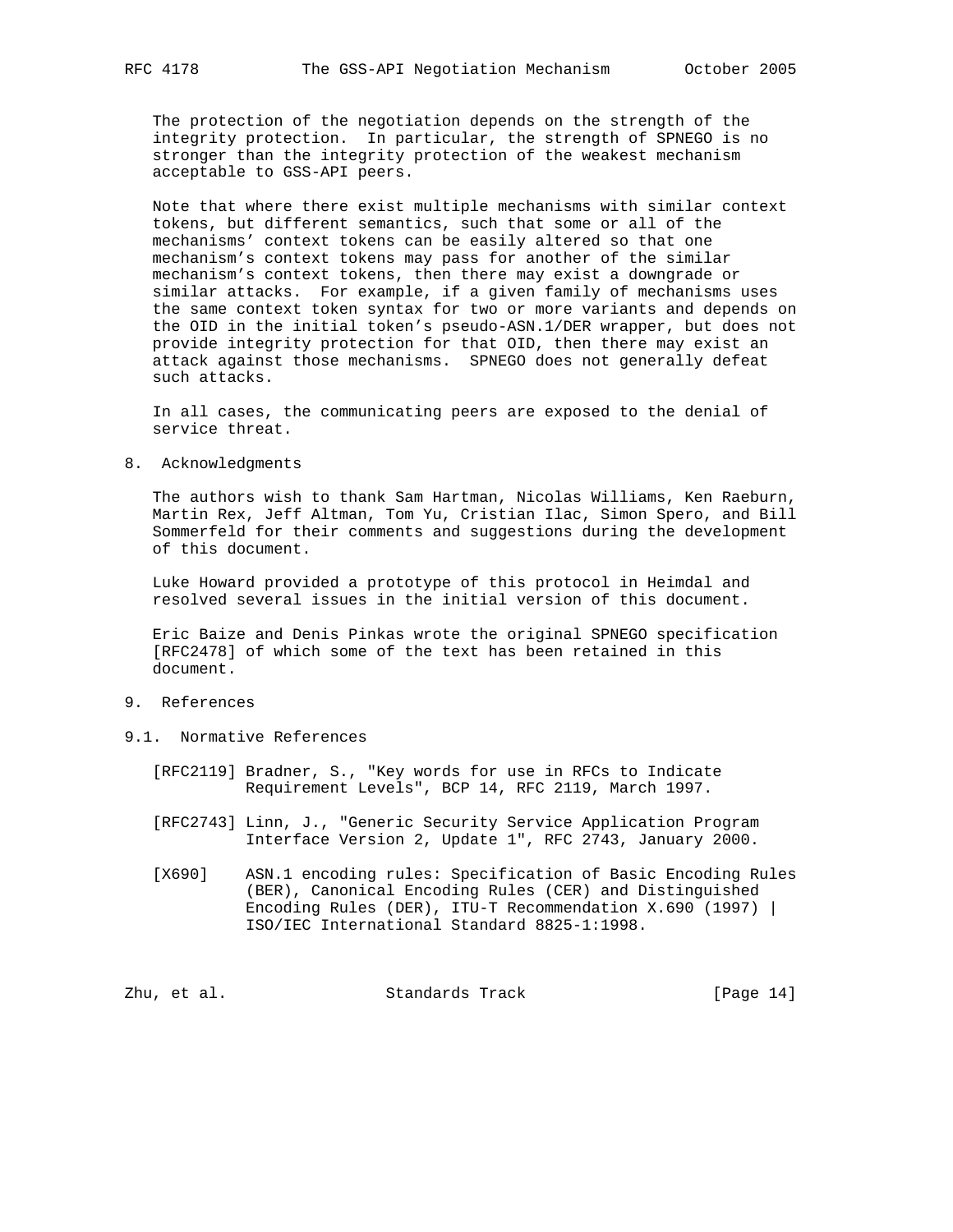# 9.2. Informative References

 [RFC2478] Baize, E. and D. Pinkas, "The Simple and Protected GSS-API Negotiation Mechanism", RFC 2478, December 1998.

zhu, et al. Standards Track [Page 15]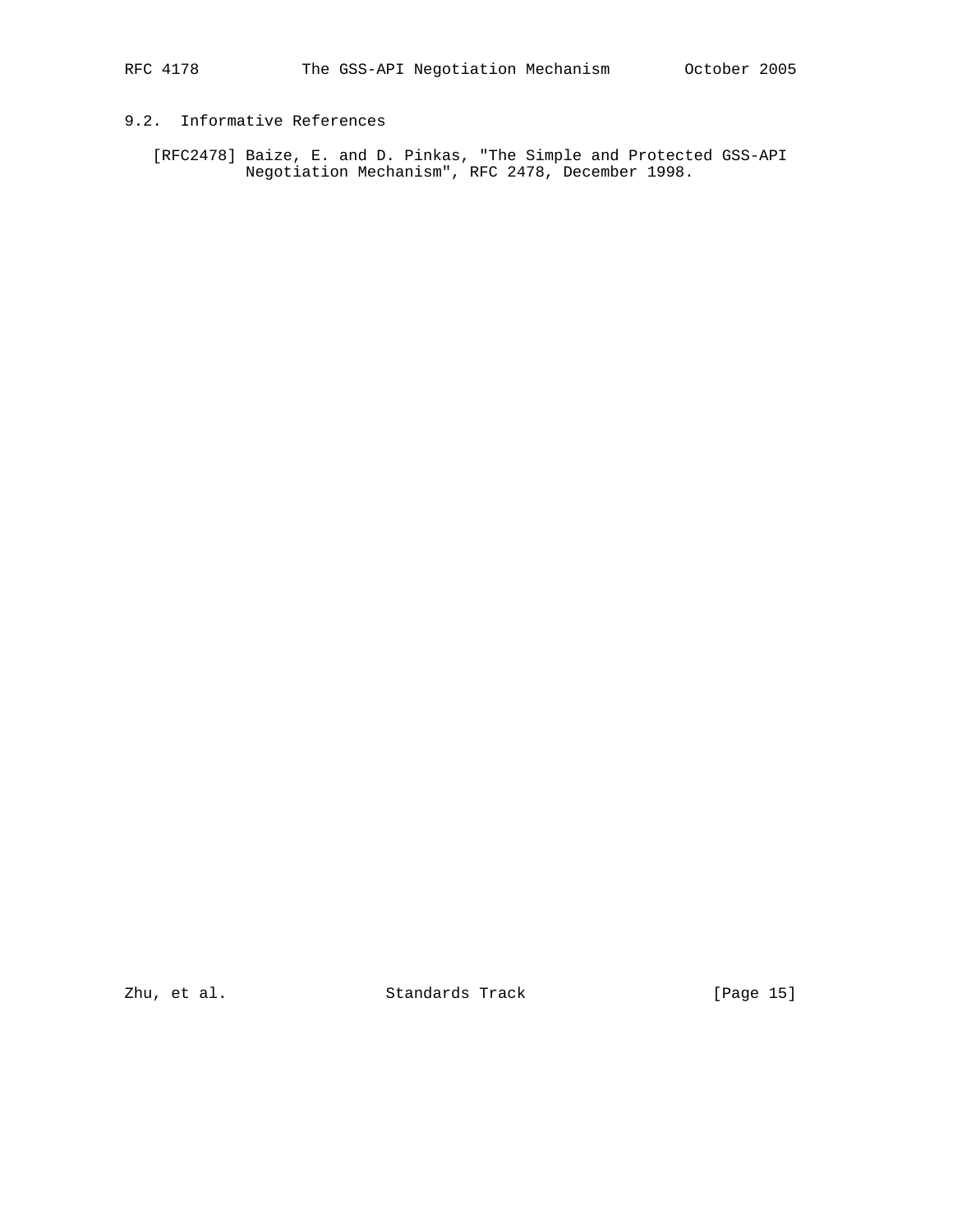```
Appendix A. SPNEGO ASN.1 Module
   SPNEGOASNOneSpec {
      iso(1) identified-organization(3) dod(6) internet(1)
      security(5) mechanism(5) snego (2) modules(4) spec2(2)
   } DEFINITIONS EXPLICIT TAGS ::= BEGIN
   MechType ::= OBJECT IDENTIFIER
       -- OID represents each security mechanism as suggested by
       -- [RFC2743]
   MechTypeList ::= SEQUENCE OF MechType
   NegotiationToken ::= CHOICE {
 negTokenInit [0] NegTokenInit,
 negTokenResp [1] NegTokenResp
   }
   NegTokenInit ::= SEQUENCE {
      mechTypes [0] MechTypeList,
      reqFlags [1] ContextFlags OPTIONAL,
        -- inherited from RFC 2478 for backward compatibility,
        -- RECOMMENDED to be left out
 mechToken [2] OCTET STRING OPTIONAL,
 mechListMIC [3] OCTET STRING OPTIONAL,
       ...
   }
   NegTokenResp ::= SEQUENCE {
      negState [0] ENUMERATED {
         accept-completed (0),
         accept-incomplete (1),
reject (2),
 request-mic (3)
       } OPTIONAL,
        -- REQUIRED in the first reply from the target
      supportedMech [1] MechType OPTIONAL,
       -- present only in the first reply from the target
 responseToken [2] OCTET STRING OPTIONAL,
 mechListMIC [3] OCTET STRING OPTIONAL,
      ...
   }
   ContextFlags ::= BIT STRING {
      delegFlag (0),
mutualFlag (1),
 replayFlag (2),
sequenceFlag (3),
 anonFlag (4),
```
Zhu, et al. Standards Track [Page 16]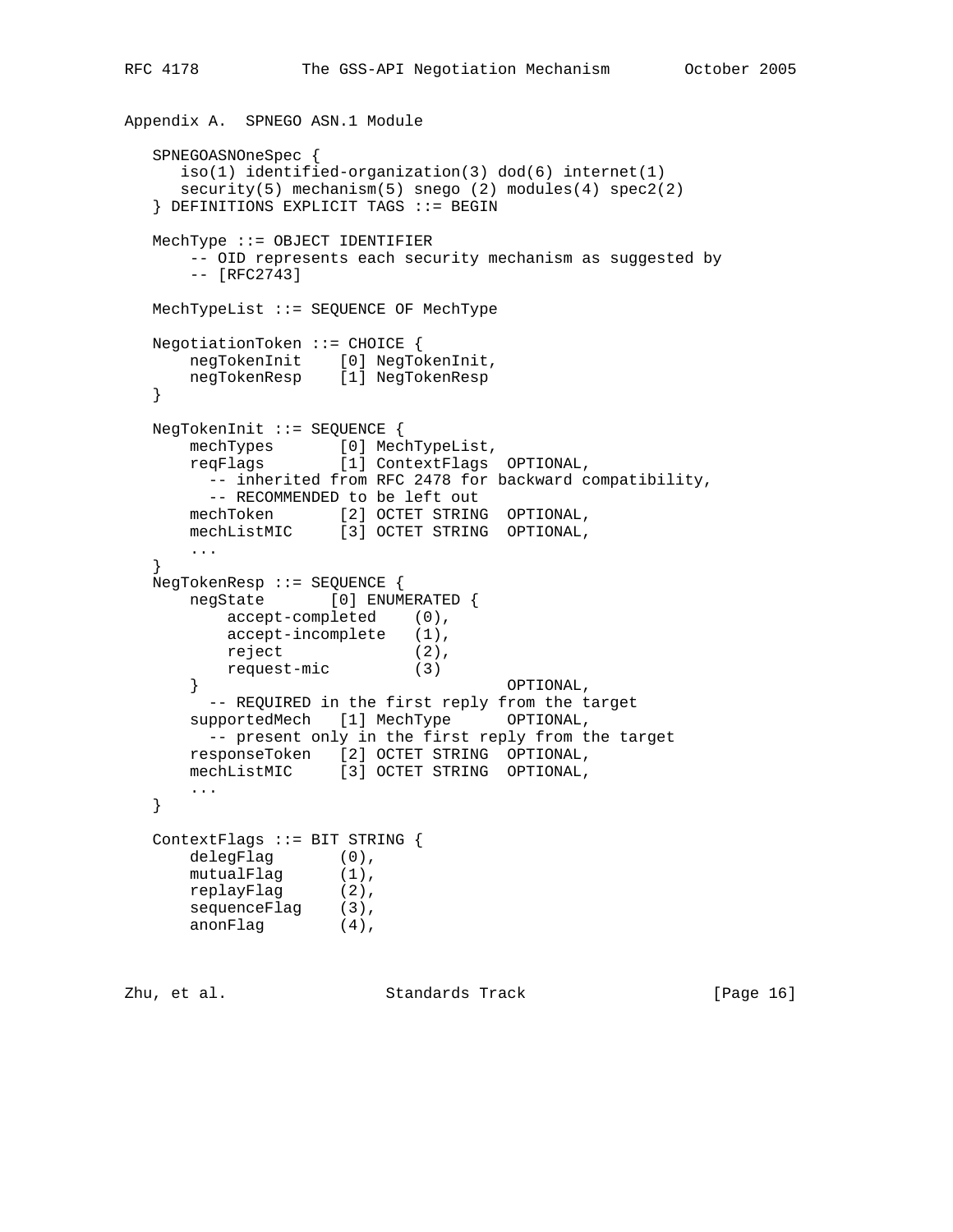confFlag (5), integFlag (6) } (SIZE (32))

END

Appendix B. GSS-API Negotiation Support API

 In order to provide to a GSS-API caller (the initiator or the target or both) with the ability to choose among the set of supported mechanisms, a reduced set of mechanisms for negotiation and two additional APIs are defined:

- o GSS\_Get\_neg\_mechs() indicates the set of security mechanisms available on the local system to the caller for negotiation, for which appropriate credentials are available.
- o GSS\_Set\_neg\_mechs() specifies the set of security mechanisms to be used on the local system by the caller for negotiation, for the given credentials.

B.1. GSS\_Set\_neg\_mechs Call

Inputs:

- o cred\_handle CREDENTIAL HANDLE, -- NULL specifies default -- credentials
- o mech\_set SET OF OBJECT IDENTIFIER

Outputs:

- o major\_status INTEGER,
- o minor\_status INTEGER

Return major\_status codes:

- o GSS\_S\_COMPLETE indicates that the set of security mechanisms available for negotiation has been set to mech\_set.
- o GSS\_S\_FAILURE indicates that the requested operation could not be performed for reasons unspecified at the GSS-API level.

 This allows callers to specify the set of security mechanisms that may be negotiated with the credential identified by cred\_handle. This call is intended to support specialized callers who need to restrict the set of negotiable security mechanisms from the set of all security mechanisms available to the caller (based on available

Zhu, et al. Standards Track [Page 17]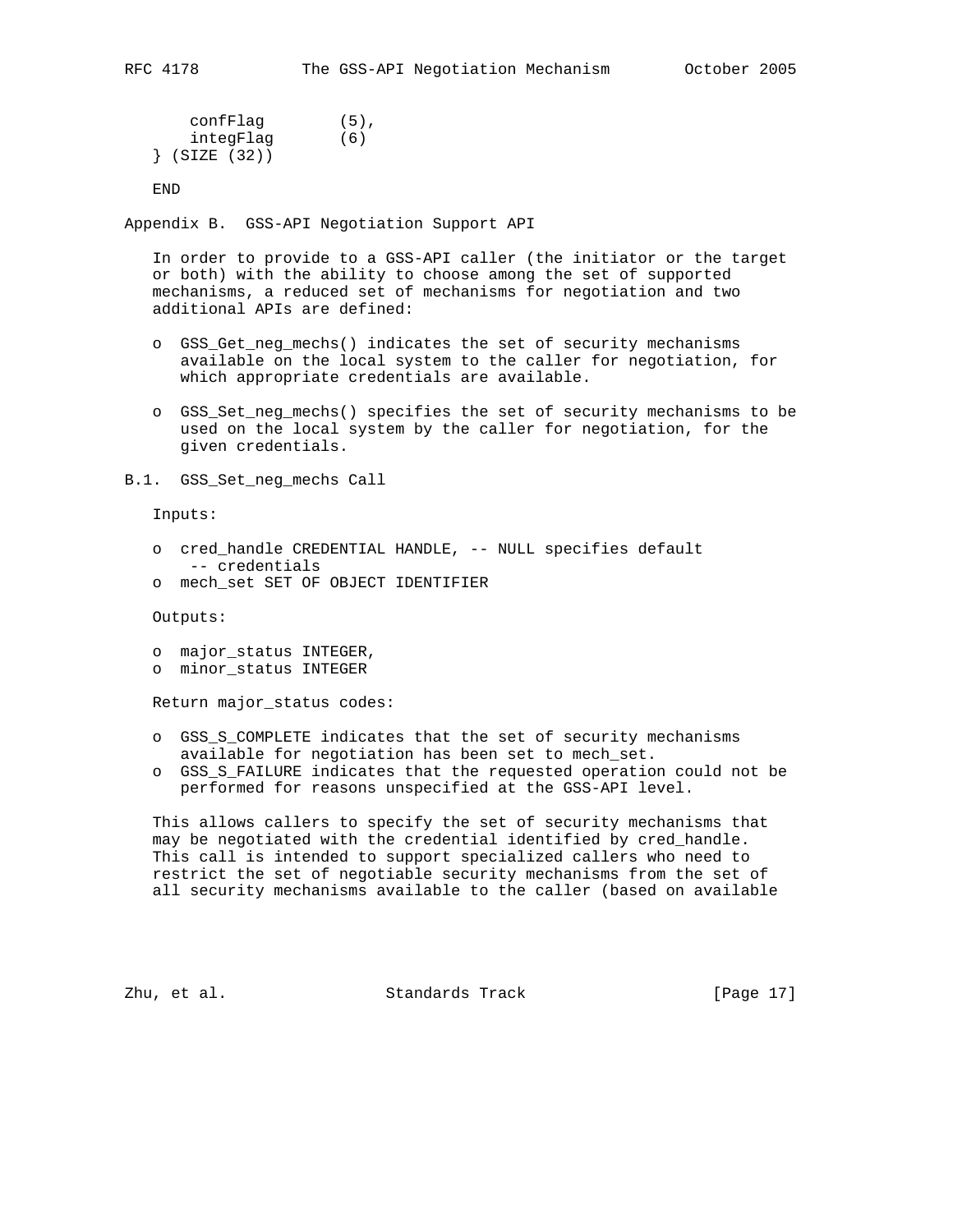credentials). Note that if more than one mechanism is specified in mech\_set, the order in which those mechanisms are specified implies a relative preference.

B.2. GSS\_Get\_neg\_mechs Call

Input:

 o cred\_handle CREDENTIAL HANDLE -- NULL specifies default - credentials

Outputs:

- o major\_status INTEGER,
- o minor\_status INTEGER,
- o mech\_set SET OF OBJECT IDENTIFIER

Return major\_status codes:

- o GSS\_S\_COMPLETE indicates that the set of security mechanisms available for negotiation has been returned in mech\_set.
- o GSS\_S\_FAILURE indicates that the requested operation could not be performed for reasons unspecified at the GSS-API level.

 This allows callers to determine the set of security mechanisms available for negotiation with the credential identified by cred\_handle. This call is intended to support specialized callers who need to reduce the set of negotiable security mechanisms from the set of supported security mechanisms available to the caller (based on available credentials).

 Note: The GSS\_Indicate\_mechs() function indicates the full set of mechanism types available on the local system. Since this call has no input parameter, the returned set is not necessarily available for all credentials.

Appendix C. Changes since RFC 2478

 SPNEGO implementations in Microsoft Windows 2000/Windows XP/Windows Server 2003 have the following behavior: no mechlistMIC is produced and mechlistMIC is not processed if one is provided; if the initiator sends the last mechanism token, the acceptor will send back a negotiation token with an accept\_complete state and no mechlistMIC token. In addition, an incorrect OID (1.2.840.48018.1.2.2) can be used to identify the GSS-API Kerberos Version 5 mechanism.

Zhu, et al. Standards Track [Page 18]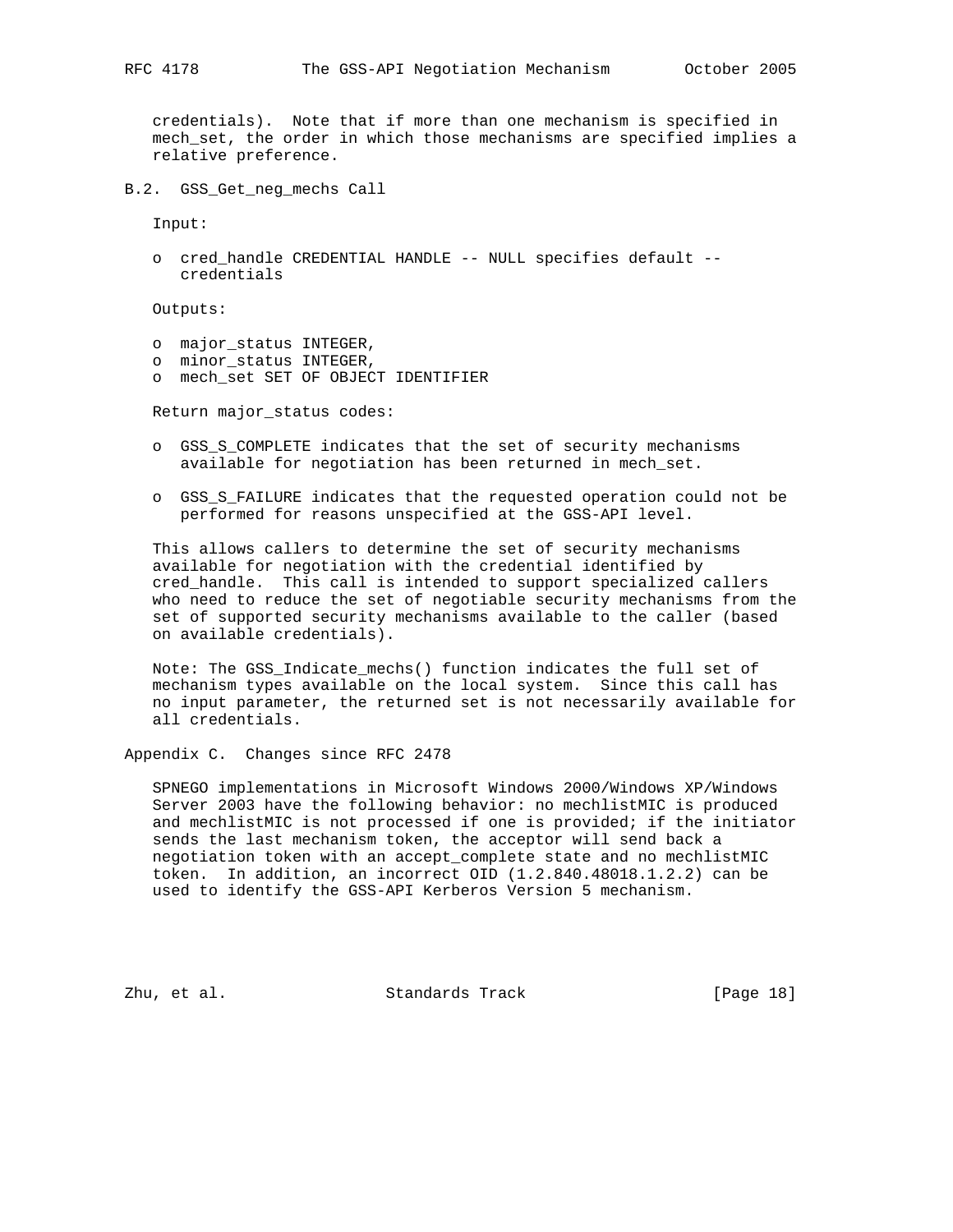The following changes have been made to be compatible with these legacy implementations.

- \* NegTokenTarg is changed to negTokenResp and is the message format for all subsequent negotiation tokens.
- \* NegTokenInit is the message for the initial negotiation message, and only that message.
- \* mechTypes in negTokenInit is not optional.
- \* If the selected mechanism is also the most preferred mechanism for both peers, it is safe to omit the MIC tokens.

 If at least one of the two peers implements the updated pseudo mechanism in this document, the negotiation is protected.

The following changes are to address problems in RFC 2478.

- \* reqFlags is not protected, therefore it should not impact the negotiation.
- \* DER encoding is required.
- \* GSS\_GetMIC() input is clarified.
- \* Per-message integrity services are requested for the negotiated mechanism.
- \* Two MIC tokens are exchanged, one in each direction.

 An implementation that conforms to this specification will not inter-operate with a strict RFC 2748 implementation. Even if the new implementation always sends a mechlistMIC token, it will still fail to inter-operate. If it is a server, it will fail because it requests a mechlistMIC token using an option that older implementations do not support. Clients will tend to fail as well.

 As an alternative to the approach chosen in this specification, we could have documented a correct behavior that is fully backward compatible with RFC 2478 and included an appendix on how to inter operate with existing incorrect implementations of RFC 2478.

 As a practical matter, the SPNEGO implementers within the IETF have valued interoperability with the Microsoft implementations. We were unable to choose to maintain reasonable security guarantees, to maintain interoperability with the Microsoft implementations, and to maintain interoperability with correct implementations of RFC 2478.

Zhu, et al. Standards Track [Page 19]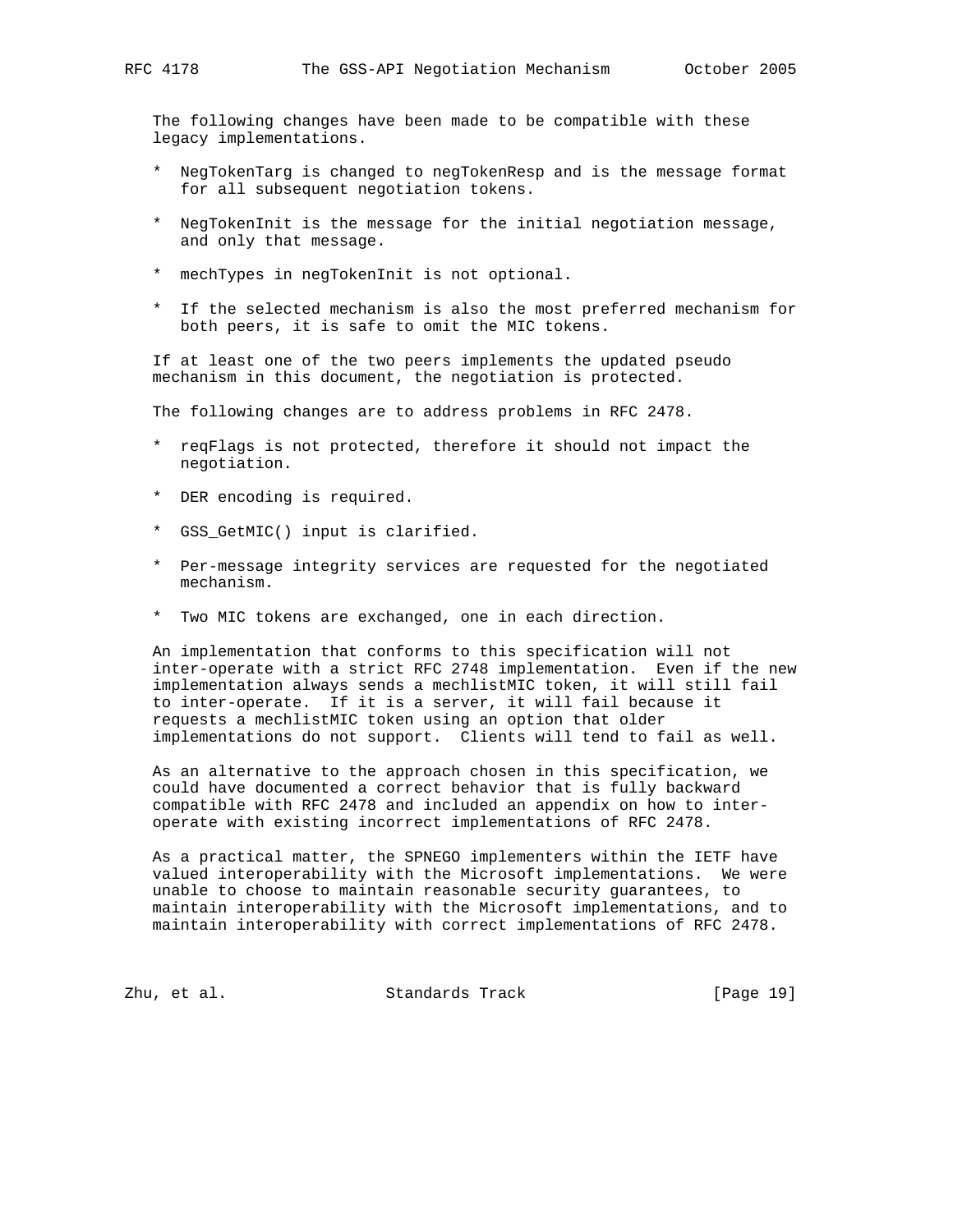The working group was not aware of any RFC 2478 implementations deployed on the Internet. Even if there are such implementations, it is unlikely that they will inter-operate because of a critical flaw in the description of the encoding of the mechanism list in RFC 2478.

 With the approach taken in this specification, security is ensured between new implementations all the time while maintaining interoperability with the implementations deployed within the IETF community. The working group believes that this justifies breaking compatibility with a correct implementation of RFC 2478.

Appendix D. mechListMIC Computation Example

The following is an example to illustrate how the mechListMIC field would be computed.

 The initial part of the DER encoding of NegTokenInit is constructed as follows (the "nn" are length encodings, possibly longer than one octet):

 30 -- identifier octet for constructed SEQUENCE (NegTokenInit) nn -- length -- contents octets of the SEQUENCE begin with -- DER encoding of "[0] MechTypeList": A0 -- identifier octet for constructed [0] nn -- length -- contents of the constructed [0] are DER encoding -- of MechTypeList (which is a SEQUENCE): 30 -- identifier octet for constructed SEQUENCE nn -- length -- contents octets of the SEQUENCE begin with -- DER encoding of OBJECT IDENTIFIER: 06 -- identifier octet for primitive OBJECT IDENTIFIER 09 -- length 2A 86 48 86 F7 12 01 02 02 -- Kerberos V5 -- {1 2 840 113554 1 2 2}

 If a mechlistMIC needs to be generated (according to the rules in Section 5), it is computed by using the DER encoding of the type MechTypeList data from the initiator's NegTokenInit token as input to the GSS\_GetMIC() function. In this case, the MIC would be computed over the following octets:

 DER encoding of MechTypeList: 30 nn 06 09 2A 86 48 86 F7 12 01 02 02 ...

Zhu, et al. Standards Track [Page 20]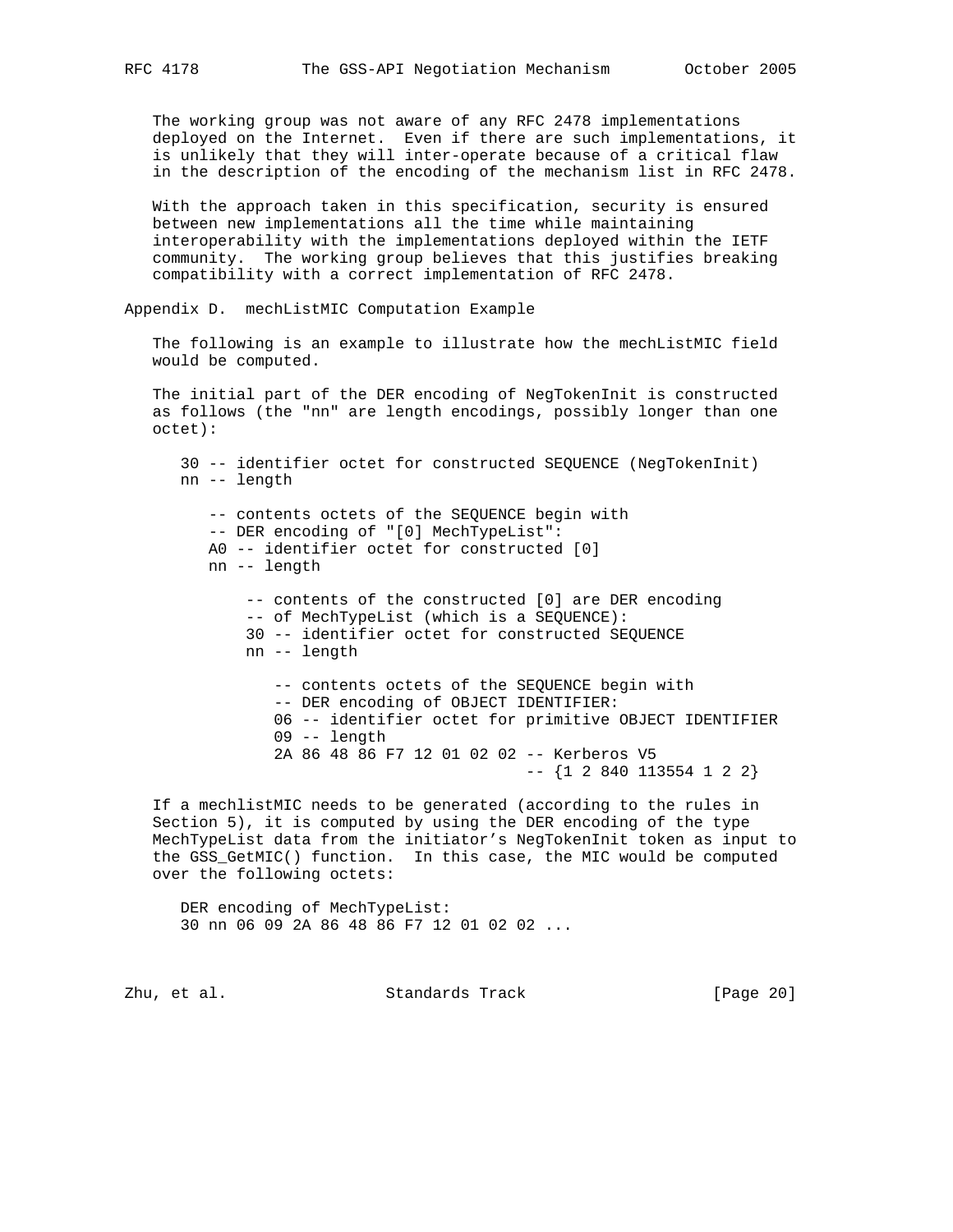Note that the identifier octet and length octet(s) for constructed [0] (A0 nn) are not included in the MIC computation.

Authors' Addresses

 Larry Zhu Microsoft Corporation One Microsoft Way Redmond, WA 98052 US

EMail: lzhu@microsoft.com

 Paul Leach Microsoft Corporation One Microsoft Way Redmond, WA 98052 US

EMail: paulle@microsoft.com

 Karthik Jaganathan Microsoft Corporation One Microsoft Way Redmond, WA 98052 US

EMail: karthikj@microsoft.com

 Wyllys Ingersoll Sun Microsystems 1775 Wiehle Avenue, 2nd Floor Reston, VA 20190 US

EMail: wyllys.ingersoll@sun.com

Zhu, et al. Standards Track [Page 21]